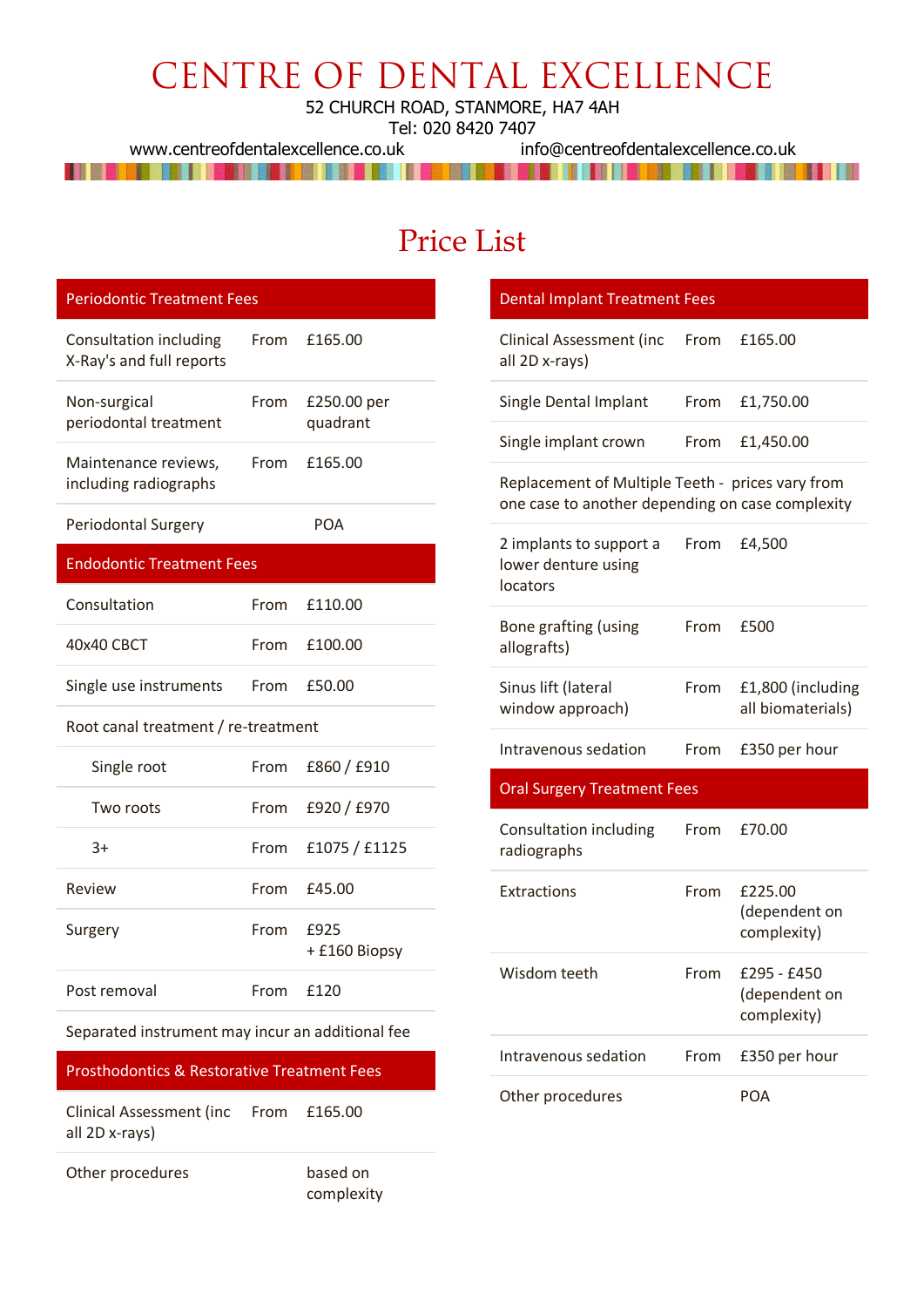# CENTRE OF DENTAL EXCELLENCE

52 CHURCH ROAD, STANMORE, HA7 4AH

Tel: 020 8420 7407

www.centreofdentalexcellence.co.uk info@centreofdentalexcellence.co.uk

<u>I se objevan se na na matematičnog koja i se objevan se objevan se objevan se objevan se objevan se objevan se</u> **HERE IN HERE IN THE REAL PROPERTY OF A STATE OF A STATE OF A STATE OF A STATE OF A STATE OF A STATE OF A STATE** 

|  |  | <b>Orthodontic Treatment Fees</b> |  |
|--|--|-----------------------------------|--|
|  |  |                                   |  |

| Consultation                        |      | From £95.00   |
|-------------------------------------|------|---------------|
| Review                              | From | £50.00        |
| Records                             |      | From £150.00  |
| Retainer Check after 1 From<br>year |      | £50.00        |
| Removable appliance                 |      | From £850.00  |
| <b>Functional appliance</b>         |      | From £1250.00 |

#### Single jaw fixed appliance \*

| Metal   | From £2500.00 |
|---------|---------------|
| Clarity | From £3000.00 |

#### Upper and lower jaws Fixed \*

| Metal                                          | From £3750.00 |
|------------------------------------------------|---------------|
| Clarity                                        | From £4500.00 |
| Metal/Clarity (one arch From £4000.00<br>each) |               |

#### Invisalign single jaw

| 17 (7 aligners mild | From £1300.00 |
|---------------------|---------------|
| cases)              |               |

Lite (14 aligners) From £2250.00

### Invisalign Both arches I7 From £2500.00 Lite From £3000.00

| Full                         | From £4250.00 |  |
|------------------------------|---------------|--|
| Bonded retainers per<br>arch | From £275.00  |  |

# Additional

| Replacement retainers From £90.00                |              |
|--------------------------------------------------|--------------|
| Replacement retainers From £100.00<br>with teeth |              |
| <b>Replacement Hawley</b>                        | From £100.00 |
| Repair bonded retainer From £100.00              |              |

For transfer case,quote will be based on complexity

| Cone Beam CT Scan / OPG                       |      |         |
|-----------------------------------------------|------|---------|
| Single jaw / sectional<br>scan without report | From | £150.00 |
| Single Jaw / sectional<br>scan with report    | From | £195.00 |
| <b>Maxilla and Mandible</b><br>without report | From | £210.00 |
| <b>Maxilla and Mandible</b><br>with report    | From | £250.00 |
| <b>OPG</b>                                    | From | £50.00  |
|                                               |      |         |
| Dental Hygienist / Therapist Fees             |      |         |
| Direct Access Visit                           | From | £110.00 |
| Children's Hygiene<br>$($ $12$ years)         | From | £65.00  |
| <b>Advanced Oral Health</b><br>Treatment      | From | £145.00 |
| Periodontal / Implant<br>maintenance          | From | £195.00 |
| Debridement / quadrant                        | From | £195.00 |